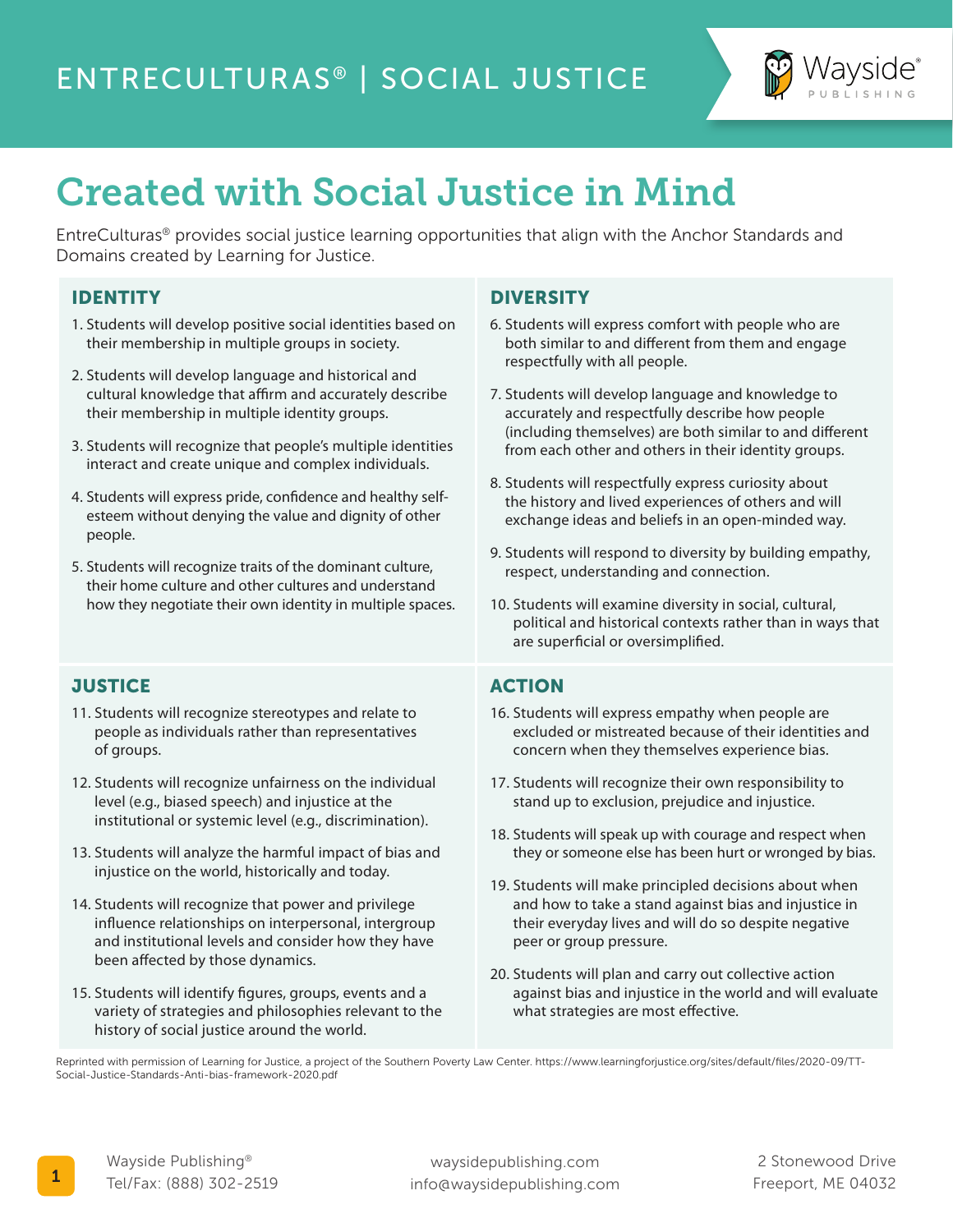

## EntreCulturas® Connects to Social Justice

#### IDENTITY

- Students are introduced to unique young people from the Spanish-speaking world through video blogs.
- *Reflexión intercultural* segments and *Mi progreso intercultural* Can-Do statements frequently ask students to consider similarities and differences between video bloggers' individual and cultural identities and their own.

#### **DIVERSITY**

- Video blogs feature diverse young people from the Spanish-speaking world.
- Introduction to Spanish-speaking cultures through *Encuentro cultural* and *Comparaciones* in *EntreCulturas 1*® segments.
- Images representing diverse societies, including various races and ethnicities, gender identifications, individuals with disabilities, family configurations, etc.
- Characters used in grammar and strategy videos represent diverse backgrounds.
- *Enfoque cultural* segments frequently introduce unique cultural practices and products, inviting comparisons.
- *Reflexión intercultural* segments and *Mi progreso intercultural* Can-Do statements frequently ask students to consider similarities and differences between Spanish-speaking people/cultures and their own communities.
- Authors use a rubric to ensure diversity and inclusion in visual images and for designing inclusive activities while avoiding stereotypes.

#### **JUSTICE**

• Implicit in world language instruction are concepts of open-mindedness and the acceptance of differences. The standards under the Justice and Action domains should be natural consequences of long-term language study.

#### **ACTION**

• Implicit in world language instruction are concepts of open-mindedness and the acceptance of differences. The standards under the Justice and Action domains should be natural consequences of long-term language study.

waysidepublishing.com info@waysidepublishing.com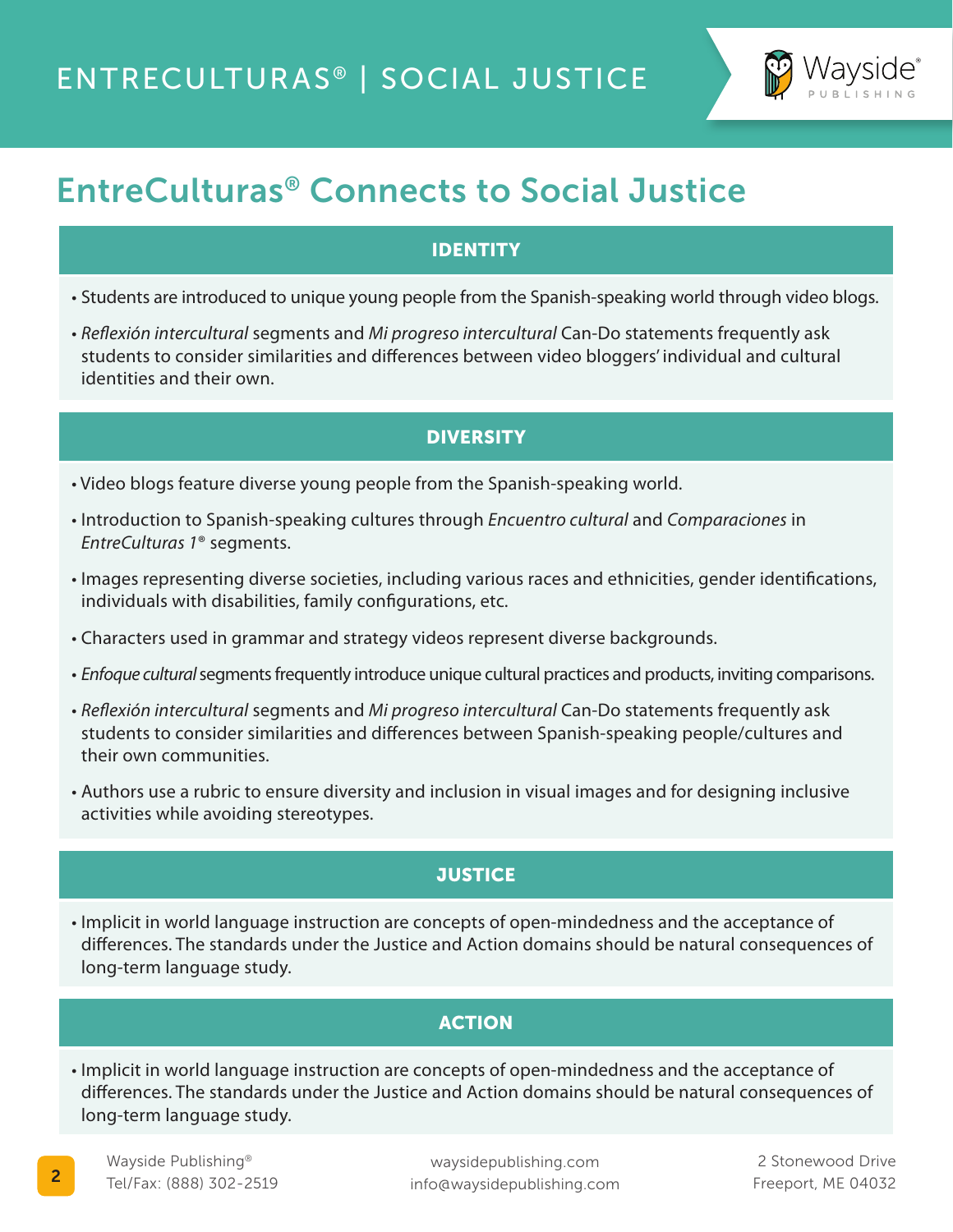

| <b>IDENTITY</b>                                |                                                                                                                                                                                                                                                                                                                                                                                                                                                                                                                |
|------------------------------------------------|----------------------------------------------------------------------------------------------------------------------------------------------------------------------------------------------------------------------------------------------------------------------------------------------------------------------------------------------------------------------------------------------------------------------------------------------------------------------------------------------------------------|
| Unidad 1 ¿Quiénes somos?<br><b>Identidades</b> | • Essential Questions - Who am I? How does what I do define who<br>I am? How am I similar to and different from young people in<br>the Spanish-speaking world? How to language and music shape<br>identity?<br>• Most activities in this unit revolve around defining and<br>describing personal identity and the identities of others.                                                                                                                                                                        |
| Unidad 2 La vida en la escuela                 | • Enfoque cultural: Vocabulario regional (p. 93) reinforces that<br>different Spanish-speaking countries/regions use different words<br>for the same item, affirming them all as valid and accurate.<br>• Various activities in the Así se dice 2 (p. 98) and 3 (p. 106) sections<br>focus on identity via school preferences and activities, allowing<br>students to compare themselves to a teen in Costa Rica.<br>• Students define their school's identity and values in En mi<br>comunidad (pp. 132-133). |
| Unidad 3 Mi familia es tu<br>familia           | • Essential questions - Who makes up my family? What places and<br>activities bring us together as a family? How is my family similar<br>to and different from families in the Spanish-speaking world?<br>• Many activities in this unit revolve around identity as part of a<br>family, friend, or community group.                                                                                                                                                                                           |
| Unidad 4 La comida es cultura                  | • Essential question - How do food products and food practices<br>shape our cultural identity?<br>· Video blog in Explorer® and Reflexión intercultural (pp. 202-203)<br>focus on national identity through traditional or typical dishes.<br>• Many activities in this unit demonstrate how traditional food<br>and meal practices shape cultural identity.                                                                                                                                                   |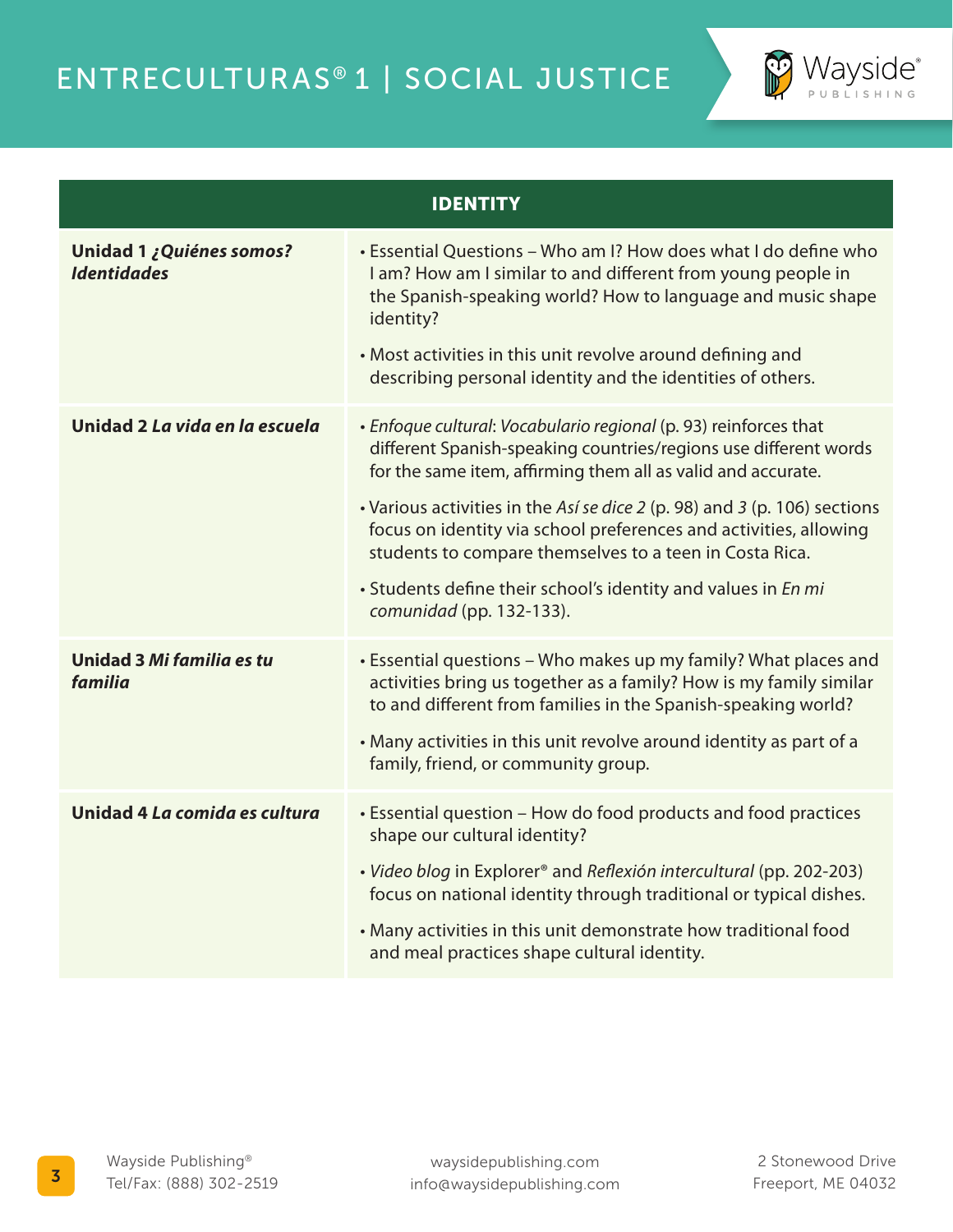

| Unidad 5 La vida es un carnaval     | • Essential question – What leisure activities help to define my<br>community and me?                                                            |
|-------------------------------------|--------------------------------------------------------------------------------------------------------------------------------------------------|
|                                     | • Reflexión intercultural (p. 255) discusses Spanish from<br>the Caribbean region, reaffirming differing accents and<br>pronunciations as valid. |
|                                     | • Many activities in this unit examine how identity is affirmed<br>through the celebrations a culture or community values.                       |
| Unidad 6 El mundo en el que<br>vivo | • Essential question – How do my surroundings shape my identity?                                                                                 |
|                                     | • Enfoque cultural (p. 313) discusses how geographical regions<br>impact cultural and linguistic identity.                                       |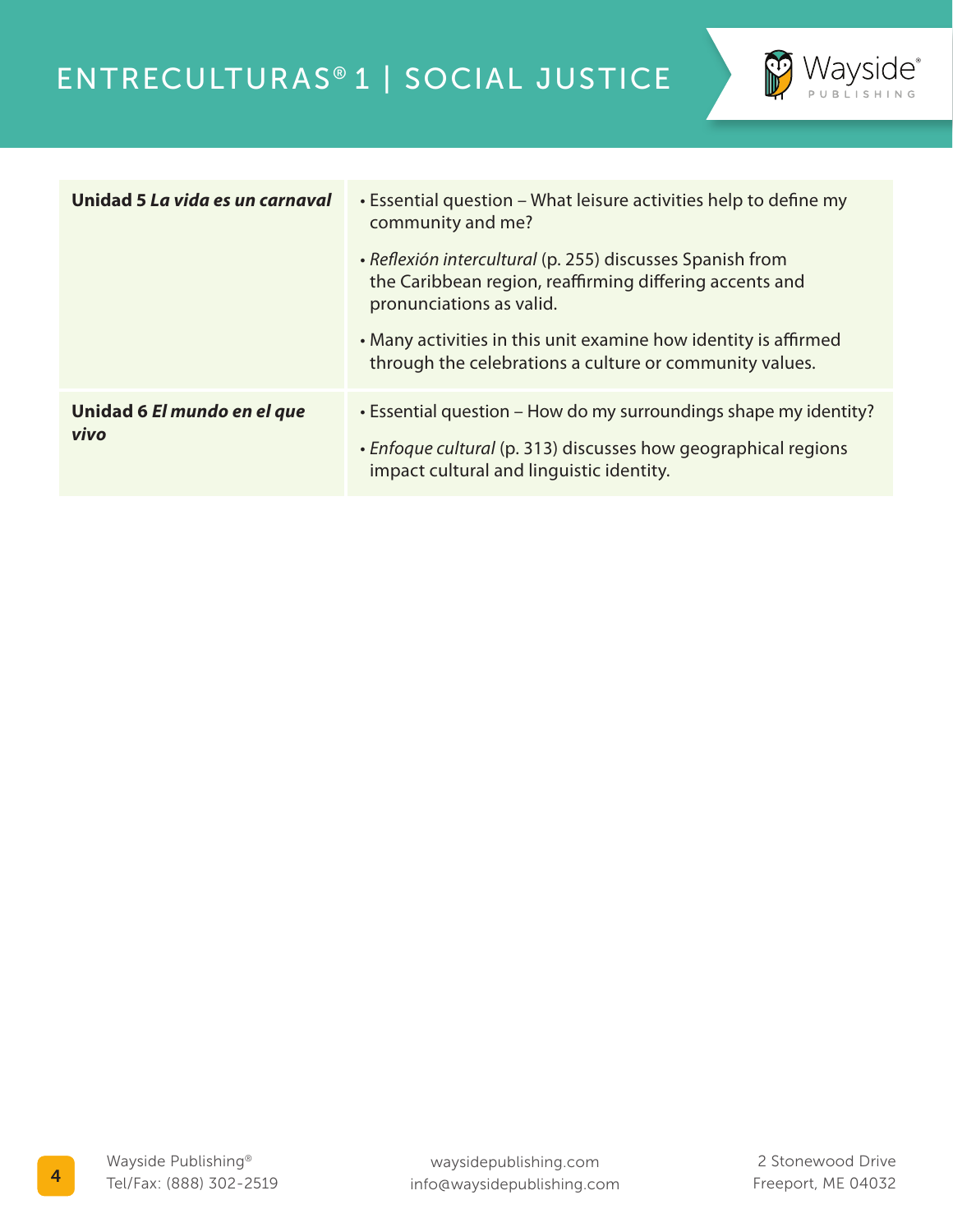

| <b>DIVERSITY</b>                               |                                                                                                                                                                                                                                                                                                                                                                                                                                                                                                                                                             |  |
|------------------------------------------------|-------------------------------------------------------------------------------------------------------------------------------------------------------------------------------------------------------------------------------------------------------------------------------------------------------------------------------------------------------------------------------------------------------------------------------------------------------------------------------------------------------------------------------------------------------------|--|
| Unidad preliminar ¡Hola!                       | • Enfoque cultural (p. 12) introduces students to the ideas<br>of formal/informal register and personal space to engage<br>respectfully with others.<br>• Estrategias (p. 17) provides students with tips on how to manage<br>meeting someone with a name that is difficult to pronounce.                                                                                                                                                                                                                                                                   |  |
| Unidad 1 ¿Quiénes somos?<br><b>Identidades</b> | • Essential question - How am I similar to and different from<br>young people in the Spanish-speaking world?<br>· Video blog (p. 40) highlights a teen who is bilingual in Spanish<br>and Guarani.                                                                                                                                                                                                                                                                                                                                                          |  |
| Unidad 2 La vida en la escuela                 | • Essential question - How is student life at my school similar to<br>and/or different from student life at a school in Costa Rica?<br>· Reflexión intercultural (p. 128) allows students to make<br>comparisons about their schooling experiences and typical<br>Costa Rican schooling experiences within the historical frame of<br>abolishing the military budget.<br>• Vive entre culturas (pp. 134-135) provides the basic framework<br>for setting up a sister school exchange program and<br>determining what factors would be important in pairing. |  |
| Unidad 3 Mi familia es tu<br>familia           | • Essential question - How is my family similar to and different<br>from families in the Spanish-speaking world?<br>• Enfoque cultural (p. 147) addresses different types of family<br>systems in Spain and allows students to make connections to<br>diverse family structures they have seen in their own lives.                                                                                                                                                                                                                                          |  |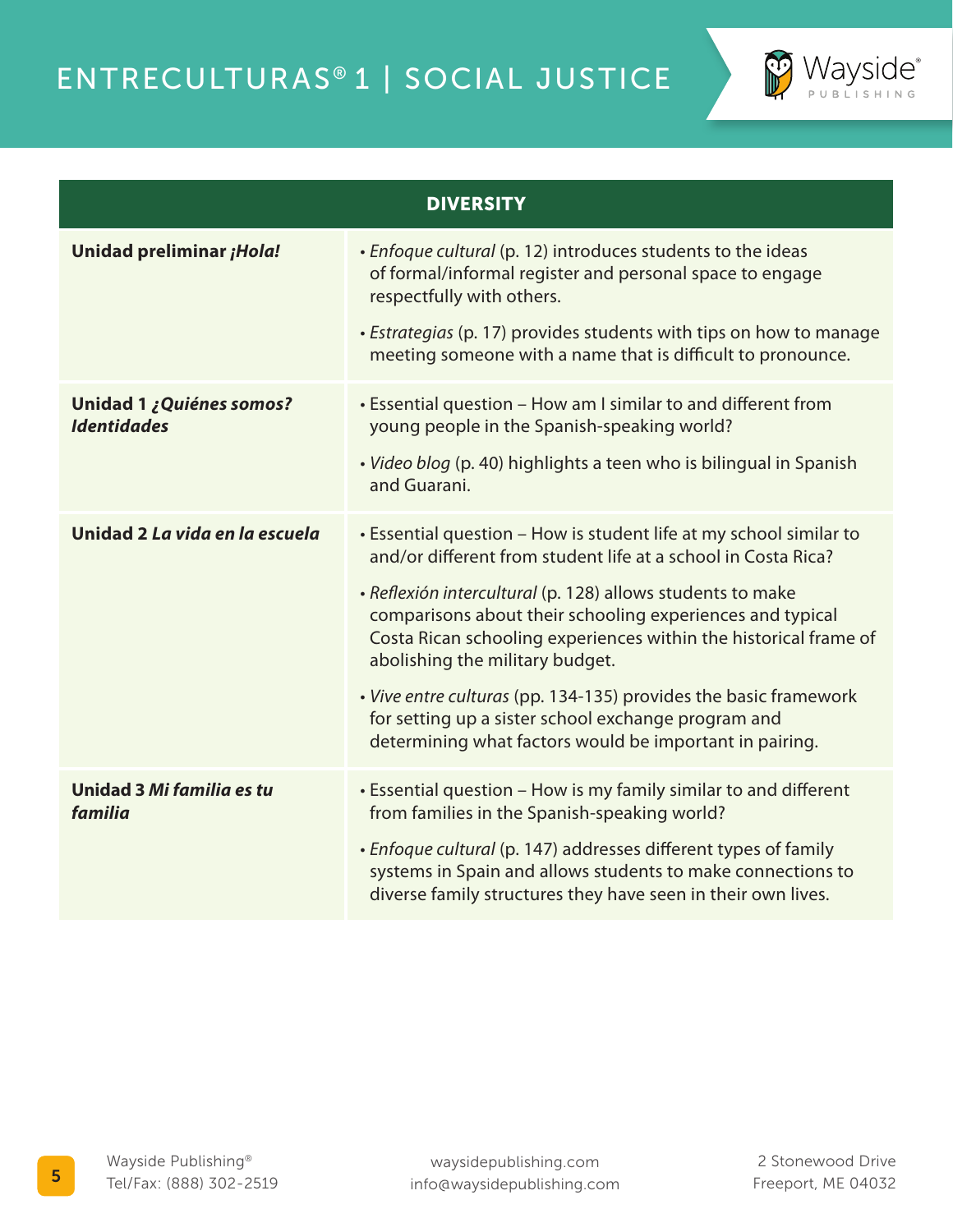

| Unidad 4 La comida es cultura   | • Essential question – How can exploring new foods lead me to<br>new intercultural experiences?<br>• Food vocabulary in this unit focuses on authentic ingredients<br>and dishes from Spanish-speaking cultures, as opposed to those<br>typically seen in the U.S., and allows for ample discussion about<br>appreciating diverse cuisine and diet. |
|---------------------------------|-----------------------------------------------------------------------------------------------------------------------------------------------------------------------------------------------------------------------------------------------------------------------------------------------------------------------------------------------------|
| Unidad 5 La vida es un carnaval | • Essential question – How do leisure activities create bridges<br>between cultures?                                                                                                                                                                                                                                                                |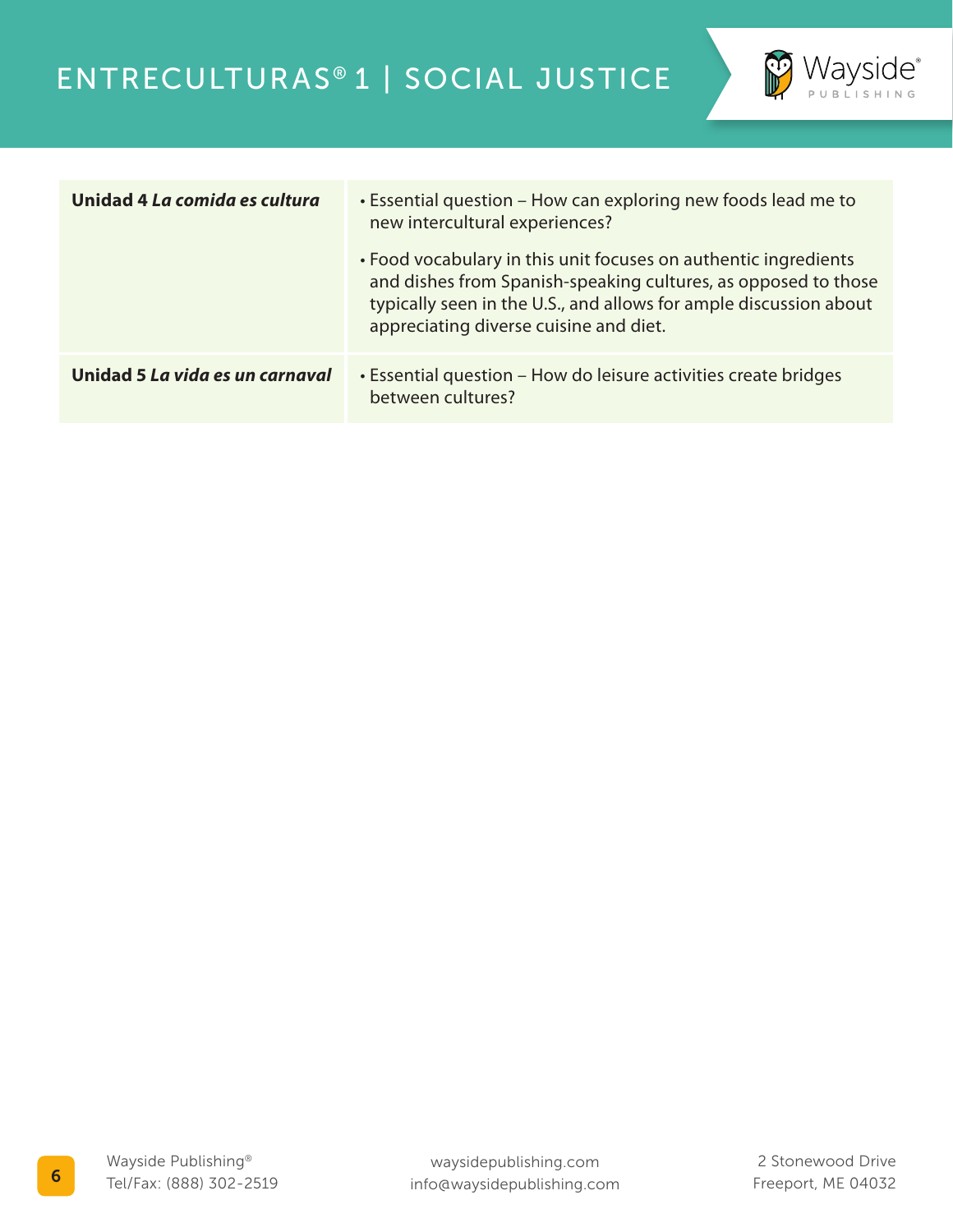

#### **JUSTICE**

| Unidad 1 ¿Quiénes somos?<br><b>Identidades</b> | • Actividad 20 (pp. 60-61) includes the topic of trash and landfill<br>waste and touches on social justice in terms of equity of access<br>to resources, including education. Teachers may engage students<br>in discussions about equitable access to education and related<br>opportunities, environmental impacts of landfill waste, and<br>solutions to these problems in various Spanish-speaking cultures.<br>Other topics may include stereotypes or assumptions about<br>those who use rely on the waste of others to survive. Teachers<br>may assign some of these topics for written discussion in the<br>Classroom Forum in Explorer <sup>®</sup> . |
|------------------------------------------------|----------------------------------------------------------------------------------------------------------------------------------------------------------------------------------------------------------------------------------------------------------------------------------------------------------------------------------------------------------------------------------------------------------------------------------------------------------------------------------------------------------------------------------------------------------------------------------------------------------------------------------------------------------------|
| Unidad 2 La vida en la escuela                 | · Explora: La importancia de la educación – The topics of literacy,<br>gross domestic product expenditures on education, and<br>uniforms are related to social justice. Teachers can allow for<br>discussions about injustice at the systemic level, the power and<br>privilege that education spending can bring, and historically<br>how Costa Rica's move to eliminate the military budget<br>positively impacted the literacy rate of the country. Teachers<br>may assign some of these topics for written discussion in the<br>Classroom Forum in Explorer <sup>®</sup> .                                                                                 |
| <b>ACTION</b>                                  |                                                                                                                                                                                                                                                                                                                                                                                                                                                                                                                                                                                                                                                                |
|                                                |                                                                                                                                                                                                                                                                                                                                                                                                                                                                                                                                                                                                                                                                |

| Unidad 5 La vida es un carnaval     | • En mi comunidad (p. 299) teacher note to consider organizing<br>intergenerational conversations or games in community spaces.<br>Even if such an event were to occur in English, it can help<br>students to build skills and positive attitudes needed for other<br>intercultural interactions in the target language. |
|-------------------------------------|--------------------------------------------------------------------------------------------------------------------------------------------------------------------------------------------------------------------------------------------------------------------------------------------------------------------------|
| Unidad 6 El mundo en el que<br>vivo | • Actividad 43 (p. 351) invites students to consider ways to better<br>their communities, and then to share their suggestions with<br>local officials.                                                                                                                                                                   |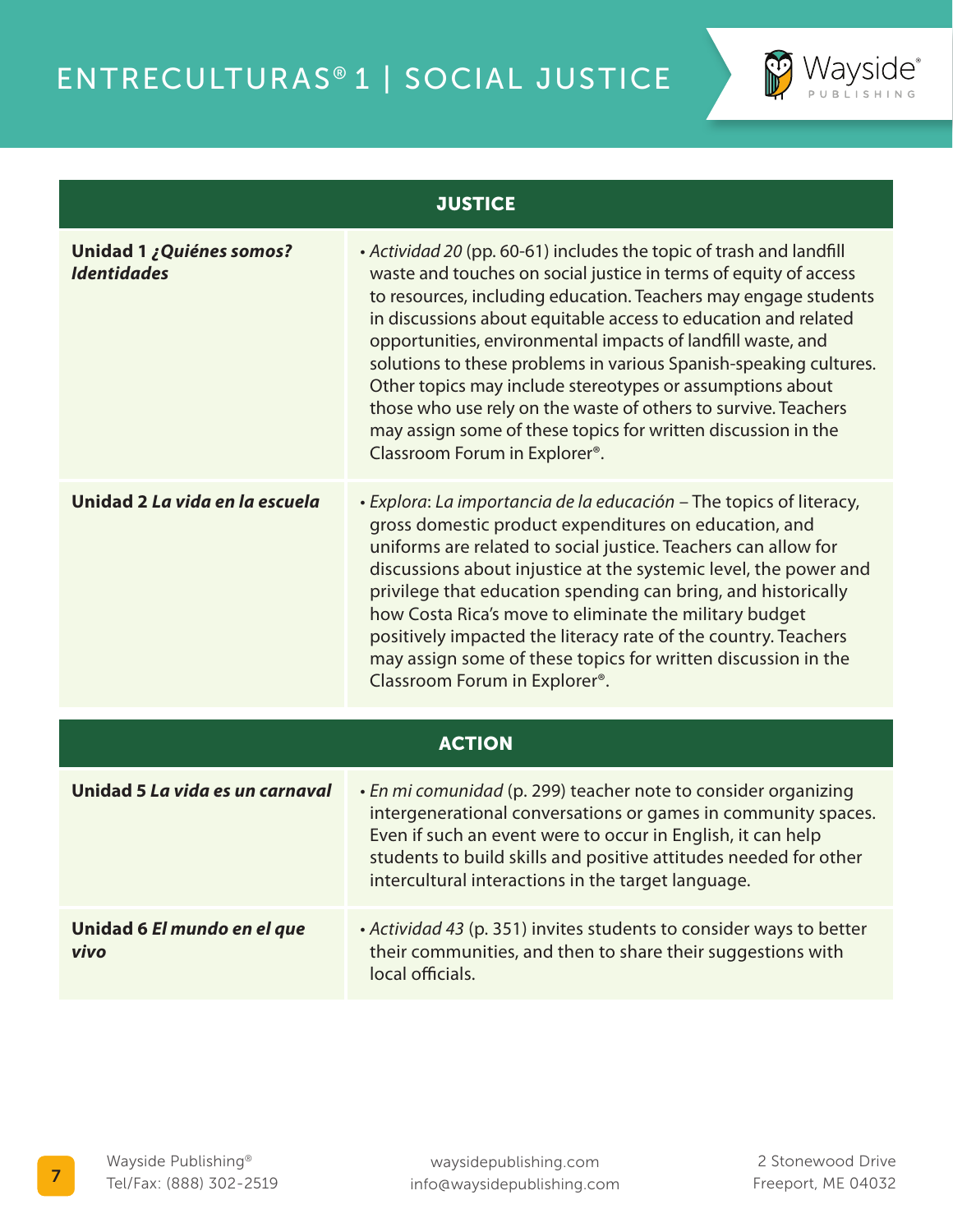

| <b>IDENTITY</b>                            |                                                                                                                                                                                                                                                                                                                                                                                                                                                                                                                                                                                               |
|--------------------------------------------|-----------------------------------------------------------------------------------------------------------------------------------------------------------------------------------------------------------------------------------------------------------------------------------------------------------------------------------------------------------------------------------------------------------------------------------------------------------------------------------------------------------------------------------------------------------------------------------------------|
| Unidad 1 De vuelta a clases                | · Enfoque cultural (p. 20) highlights how different countries<br>use different words for the same idea, reaffirming identity via<br>language variation.<br>• Many activities in this unit allow students to explore and<br>reaffirm their own identities via their interests in school and<br>extracurricular settings.                                                                                                                                                                                                                                                                       |
| Unidad 2 La cultura de una<br>familia      | · Pregunta esencial - What do families and households look like?<br>· Terms such as mijo/mija and benjamín are addressed, and<br>various family structures are presented, allowing a deeper look<br>into how families can shape identity.                                                                                                                                                                                                                                                                                                                                                     |
| Unidad 3 Un mundo hecho por<br>comunidades | · Pregunta esencial - How do people come together to celebrate<br>their cultural identity and communities?<br>• Actividad 1 (pp. 120-121) examines the different ways that<br>community can be defined, and how a person's identity is<br>reinforced through different communities.<br>• Enfoque cultural (p. 121) introduces the idea of being "American"<br>differs between someone from a Spanish-speaking country and<br>someone from the U.S.<br>· Así se dice 6, La identidad de la comunidad, has multiple activities<br>that show how community celebrations drive cultural identity. |
| <b>Unidad 5 Vida social</b>                | • Pregunta esencial - How do my shopping choices reflect who I am?                                                                                                                                                                                                                                                                                                                                                                                                                                                                                                                            |
| Unidad 6 Un viaje al extranjero            | · Pregunta esencial - What can you learn about yourself and<br>another culture by traveling?                                                                                                                                                                                                                                                                                                                                                                                                                                                                                                  |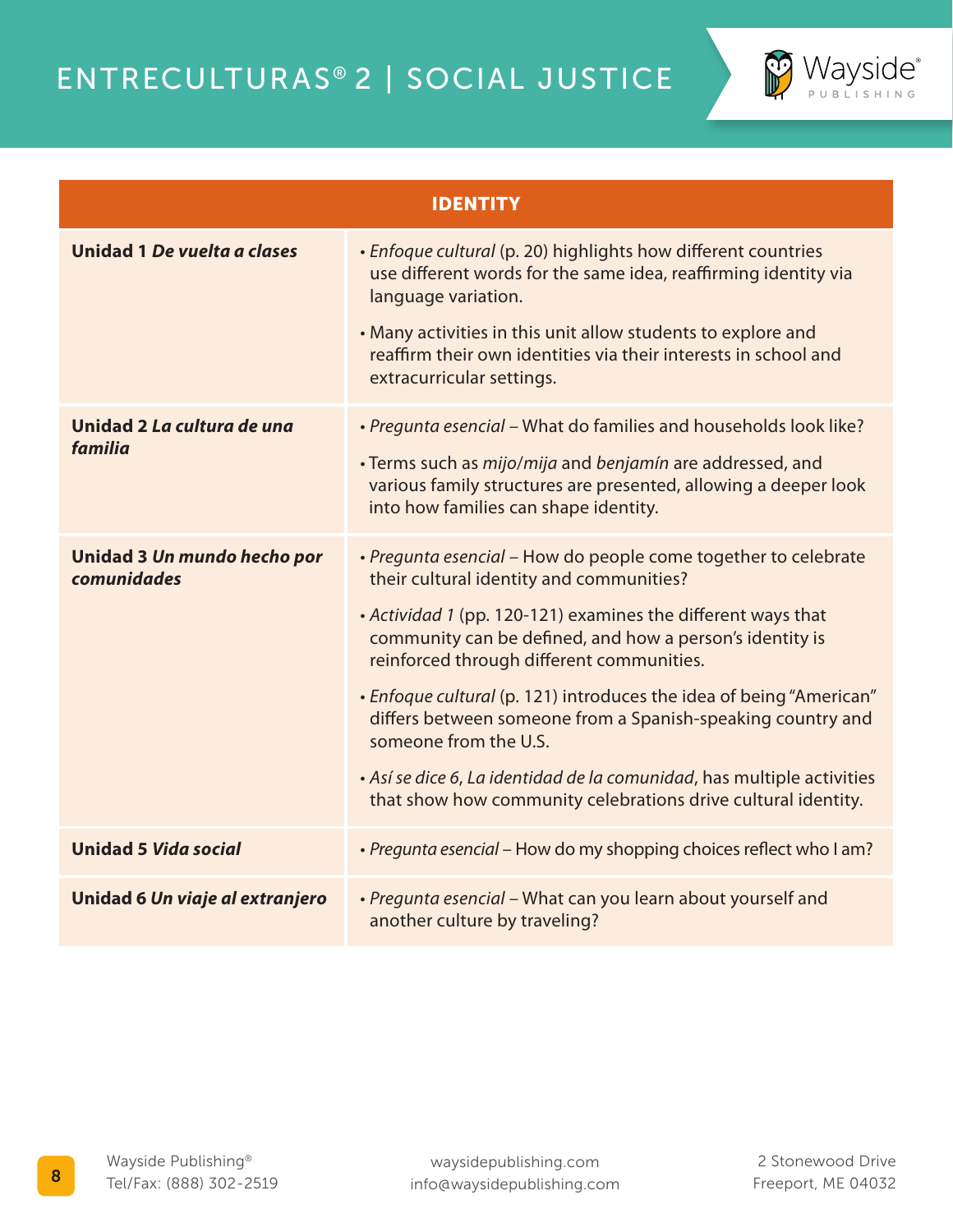

| <b>DIVERSITY</b>                           |                                                                                                                                                                                                                                                                                                                                                                                                                                                                                                                                             |  |
|--------------------------------------------|---------------------------------------------------------------------------------------------------------------------------------------------------------------------------------------------------------------------------------------------------------------------------------------------------------------------------------------------------------------------------------------------------------------------------------------------------------------------------------------------------------------------------------------------|--|
| Unidad 1 De vuelta a clases                | • Actividad 5 (pp. 15-17) and Actividad 14 (pp. 29-29) students watch<br>a video in Explorer <sup>®</sup> about a bilingual Quichua school in Ecuador<br>and make comparisons to their own school experiences.                                                                                                                                                                                                                                                                                                                              |  |
| Unidad 2 La cultura de una<br>familia      | • Preguntas esenciales - What do families and households look like?<br>How have families changed from one generation to another?<br>What do you want in a home or family unit in the future?<br>• Multiple teacher notes throughout the unit remind teachers that<br>students can share only what they are comfortable with, answer<br>using another family they know, or create a fictitious family.<br>• Diverse families are represented throughout the unit, including<br>single-parent, same-sex multi-racial, and multi-generational. |  |
| Unidad 3 Un mundo hecho por<br>comunidades | • Actividad 1 (pp. 120-121) examines the different ways that<br>community can be defined, and how people can be similar and<br>different from one another within the same community.                                                                                                                                                                                                                                                                                                                                                        |  |
| Unidad 4 En la cocina de mi<br>abuela      | · Pregunta esencial - How can traditional health practices inform<br>our modern lifestyle?<br>• Students are presented with multiple opportunities to examine<br>diverse diet and mealtime practices.<br>• Varying traditional and medicines and practices are presented<br>alongside modern versions, and students are encouraged to<br>identify what they would like to try or learn more about.                                                                                                                                          |  |
| <b>Unidad 5 Vida social</b>                | · Pregunta esencial - How do friends, family, and culture influence<br>how I spend my free time?<br>• Enfoque cultural (p. 234) students examine greeting and leave<br>taking practices in Spanish-speaking cultures, including non-<br>verbal actions, and compare the norms and expectations to<br>those of their own cultures.                                                                                                                                                                                                           |  |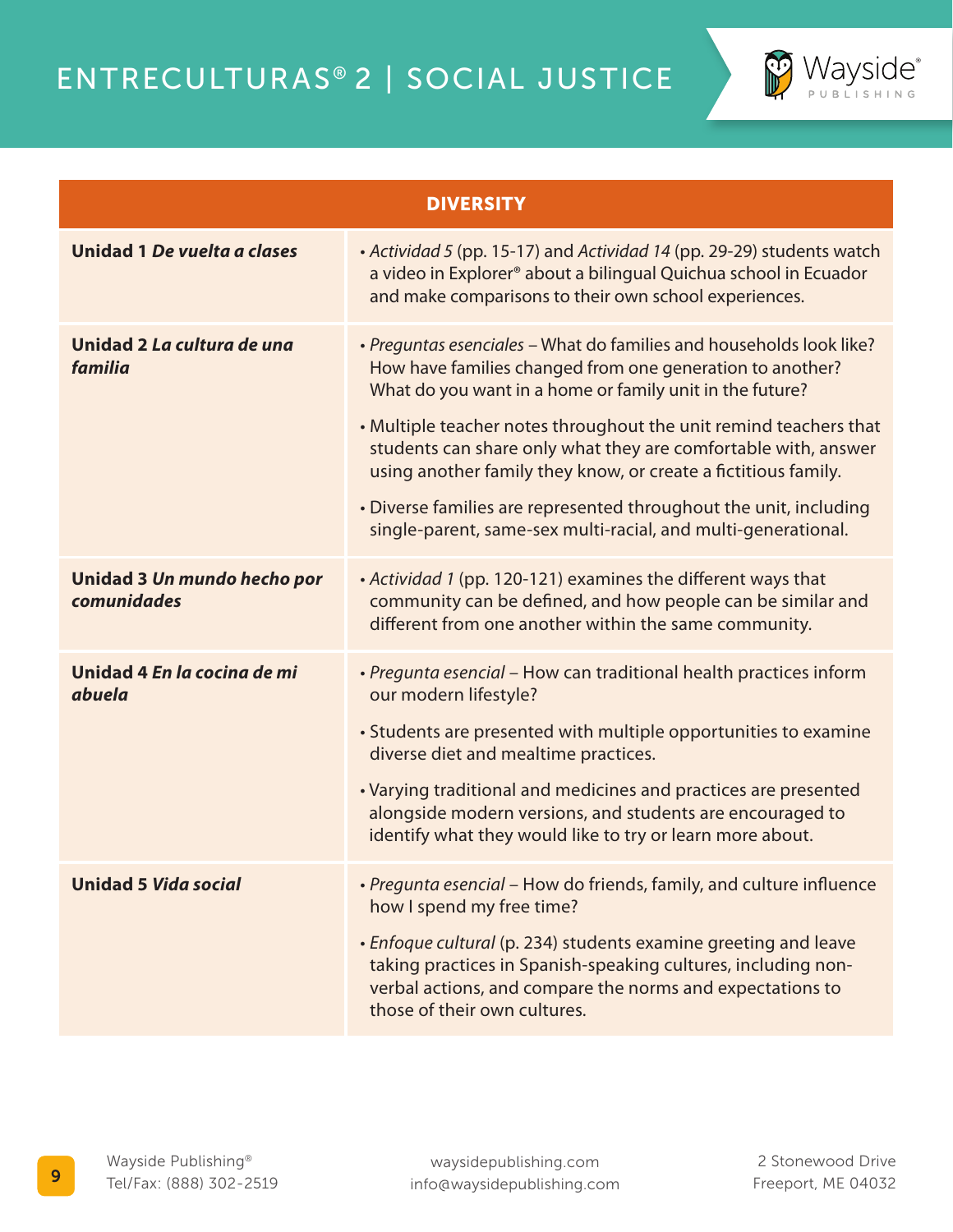

- **Unidad 6** *Un viaje al extranjero Pregunta esenciales* What do I need to know to travel to another culture? What can you learn about yourself and another culture by traveling? How do travel experiences shape our intercultural understanding and respect for the communities we visit?
	- A main focus of this unit is learning about and appreciating other cultures when traveling. Students are presented with multiple opportunities to express how to be respectful of other cultures, practices, and perspectives they encounter.
	- *Estrategias* on culturally sensitive travel (p. 340) and accompanying video in Explorer®.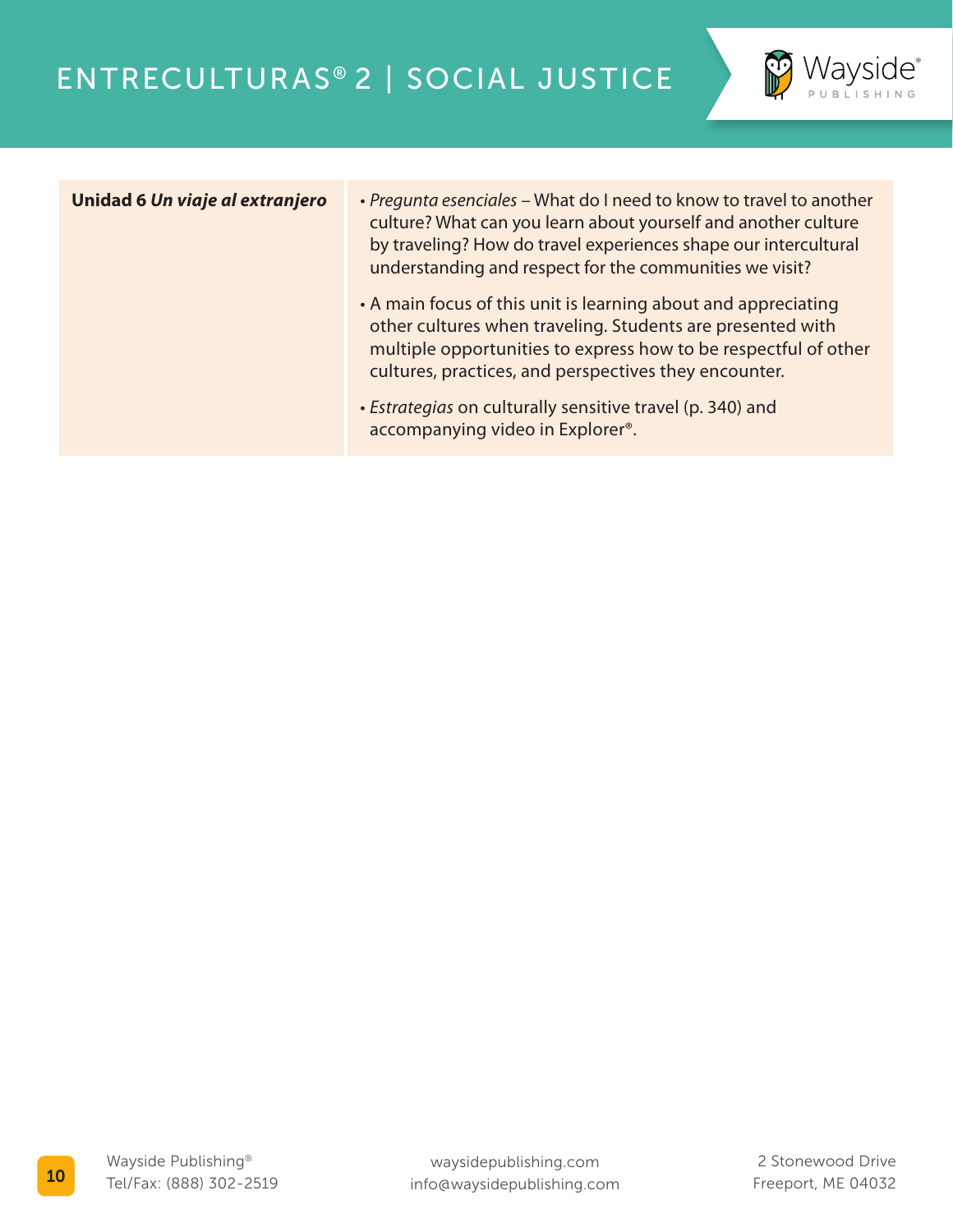

| <b>JUSTICE</b>                             |                                                                                                                                                                                                                                                                                                                                                                                                                                                      |
|--------------------------------------------|------------------------------------------------------------------------------------------------------------------------------------------------------------------------------------------------------------------------------------------------------------------------------------------------------------------------------------------------------------------------------------------------------------------------------------------------------|
| Unidad 3 Un mundo hecho por<br>comunidades | • Enfoque cultural (p. 138) describes open-air markets in Spanish-<br>speaking countries with large indigenous populations, and<br>provides opportunities for the teacher and students to discuss<br>small business vs. large corporations, and how indigenous<br>peoples are treated in different cultures.<br>· Enfoque cultural (p. 164) describes talleres de tejidos in Nicaragua,<br>allowing for class discussion about fair trade practices. |
| Unidad 4 En la cocina de me<br>abuela      | • Enfoque cultural (p. 216) lists some common tropical diseases<br>and how lack of potable water contributes to their spread via<br>mosquitos; teachers can encourage students to examine some<br>of the less obvious harmful impacts of lack of access to clean<br>drinking water.                                                                                                                                                                  |
| Unidad 6 Un viaje al extranjero            | • Enfoque cultural (p. 336) examines the history of Las Madres de la<br>Plaza de Mayo and invites students to make comparisons to their<br>own cultures.<br>• Enfoque cultural (p. 337) describes the history of El Museo de<br>la Memoria and asks students to consider if there are similar<br>locations in their country dedicated to historic events that<br>should not be repeated.                                                             |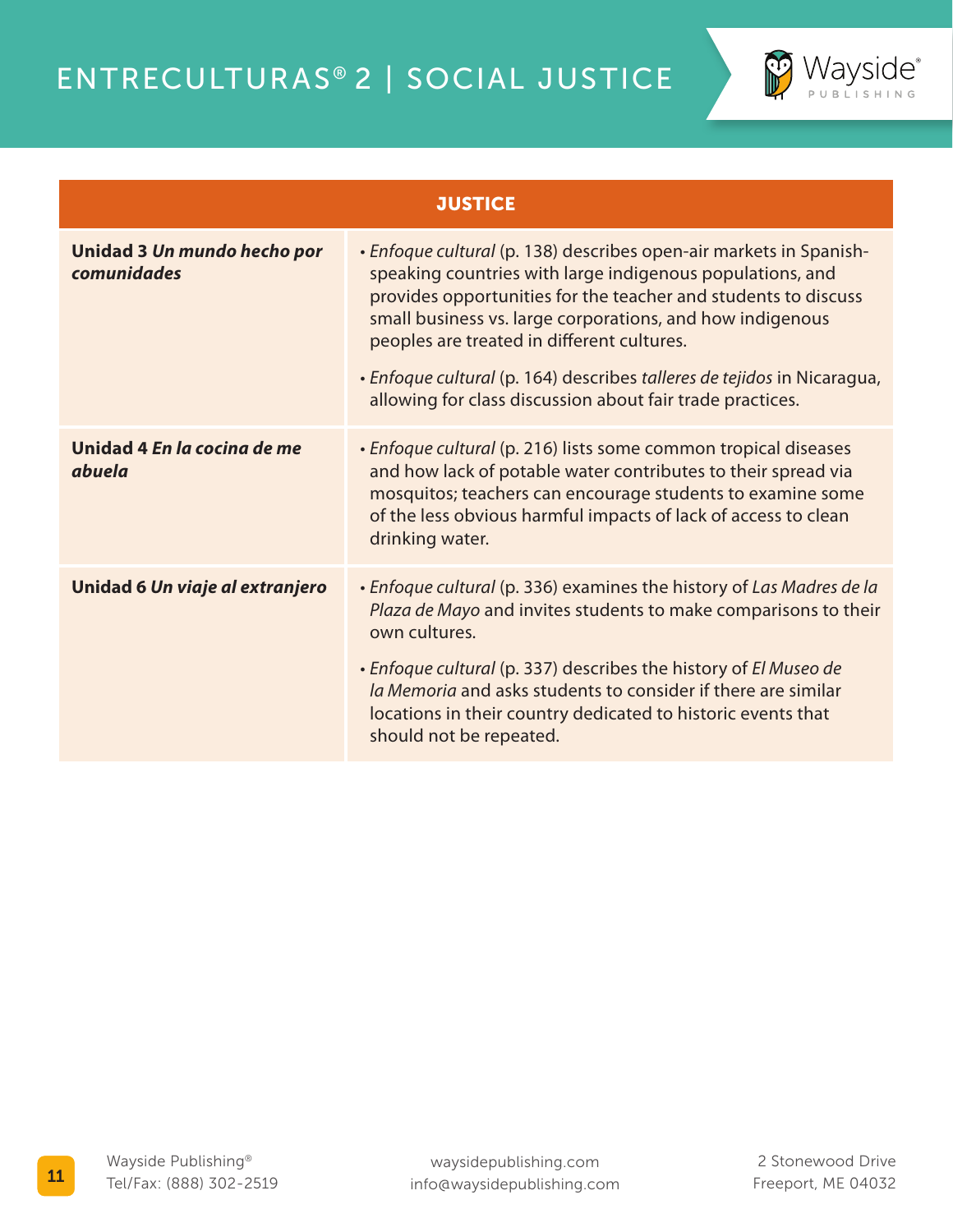

| <b>ACTION</b>                              |                                                                                                                                                                                                                                                                                                                                                                                                  |
|--------------------------------------------|--------------------------------------------------------------------------------------------------------------------------------------------------------------------------------------------------------------------------------------------------------------------------------------------------------------------------------------------------------------------------------------------------|
| Unidad 1 De vuelta a clases                | · Actividad 22 (pp. 48-49), students give an oral presentation<br>about the characteristics of and how to build a classroom with a<br>positive environment.                                                                                                                                                                                                                                      |
| Unidad 3 Un mundo hecho por<br>comunidades | • Enfoque cultural (p. 163) explains the practice of las mingas, and<br>suggests that students collaborate on a class newsletter with a<br>spotlight on community service.<br>· Enfoque cultural (p. 164) describes talleres de tejidos in Nicaragua,<br>and directs students to learn about el Proyecto Pulsera, a fair-<br>trade organization that works with schools in the U.S.              |
| Unidad 6 Un viaje al extranjero            | • Así se dice 6: El turismo comunitario (p. 323) and accompanying<br>activities describe community tourism and provide students an<br>opportunity to consider how they will embrace this idea if they<br>have the opportunity to travel in the future.<br>· Enfoque cultural (p. 326) encourages students to think about ways<br>they can learn from the communities they visit while traveling. |
|                                            | • Enfoque cultural (p. 338) encourages students to "shop local" in<br>their own communities and while traveling and to think about<br>the artisans who made the goods.                                                                                                                                                                                                                           |
|                                            | · Estrategias on culturally sensitive travel (p. 340) and<br>accompanying video in Explorer® provide strategies for students<br>when traveling.                                                                                                                                                                                                                                                  |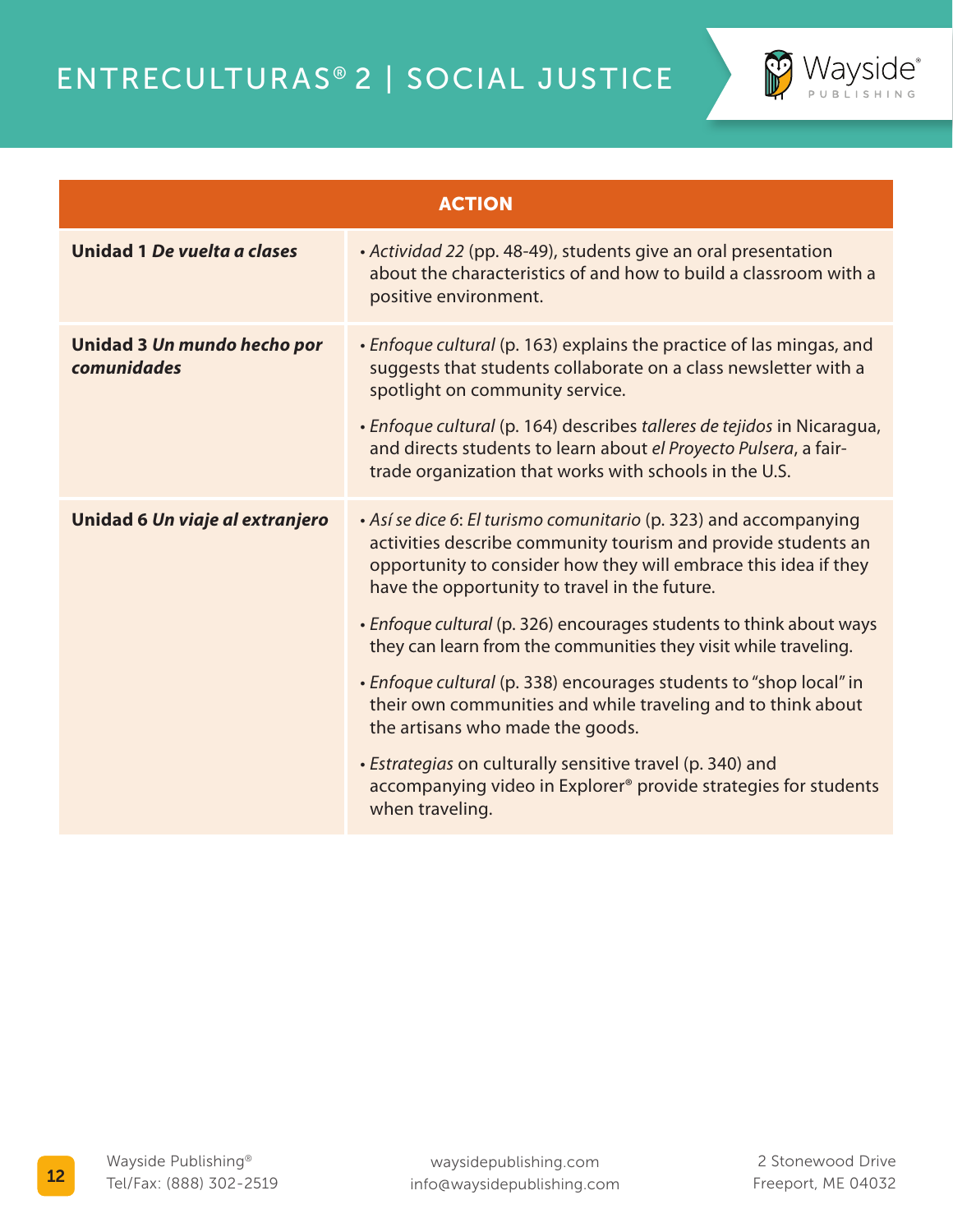

| <b>IDENTITY</b>                      |                                                                                                                                                                                                                                                                                                                                                                                                                                                                                |
|--------------------------------------|--------------------------------------------------------------------------------------------------------------------------------------------------------------------------------------------------------------------------------------------------------------------------------------------------------------------------------------------------------------------------------------------------------------------------------------------------------------------------------|
| Unidad 1 Los jóvenes de hoy          | · Preguntas esenciales – ¿Cómo soy un reflejo de mis pasatiempos,<br>mi personalidad y mis experiencias en el pasado? ¿En qué me<br>parezco a un adolescente de España?<br>• Así se dice 2: ¿Cómo somos? (p. 13) provides students with<br>additional vocabulary and practice throughout the unit to<br>describe themselves and their identities.<br>• Students read the poem Caminante, no hay camino and make<br>connections to their identities, past, present, and future. |
| <b>Unidad 2 #CiudadaníaDigital</b>   | · Pregunta esencial – ¿Qué significa la ciudadanía digital y qué<br>papel juega en mi vida?<br>• Multiple activities in this unit allow students to look at<br>themselves and their actions as digital citizens of the world and<br>determine what digital citizenship means.                                                                                                                                                                                                  |
| Unidad 4 Una comunidad<br>sostenible | • En camino A (p. 193) is titled La eco-identidad; after learning<br>about multiple ways Spanish-speaking communities reduce<br>their dependence on resources, students examine their personal<br>identities as someone who is "eco" or not.                                                                                                                                                                                                                                   |
| Unidad 5 El mundo laboral            | · Pregunta esencial – ¿Cómo voy a elegir mi futuro profesional?<br>• Students consider the idea of their future identities as they<br>explore possibilities for their professions in several activities in<br>this unit.                                                                                                                                                                                                                                                       |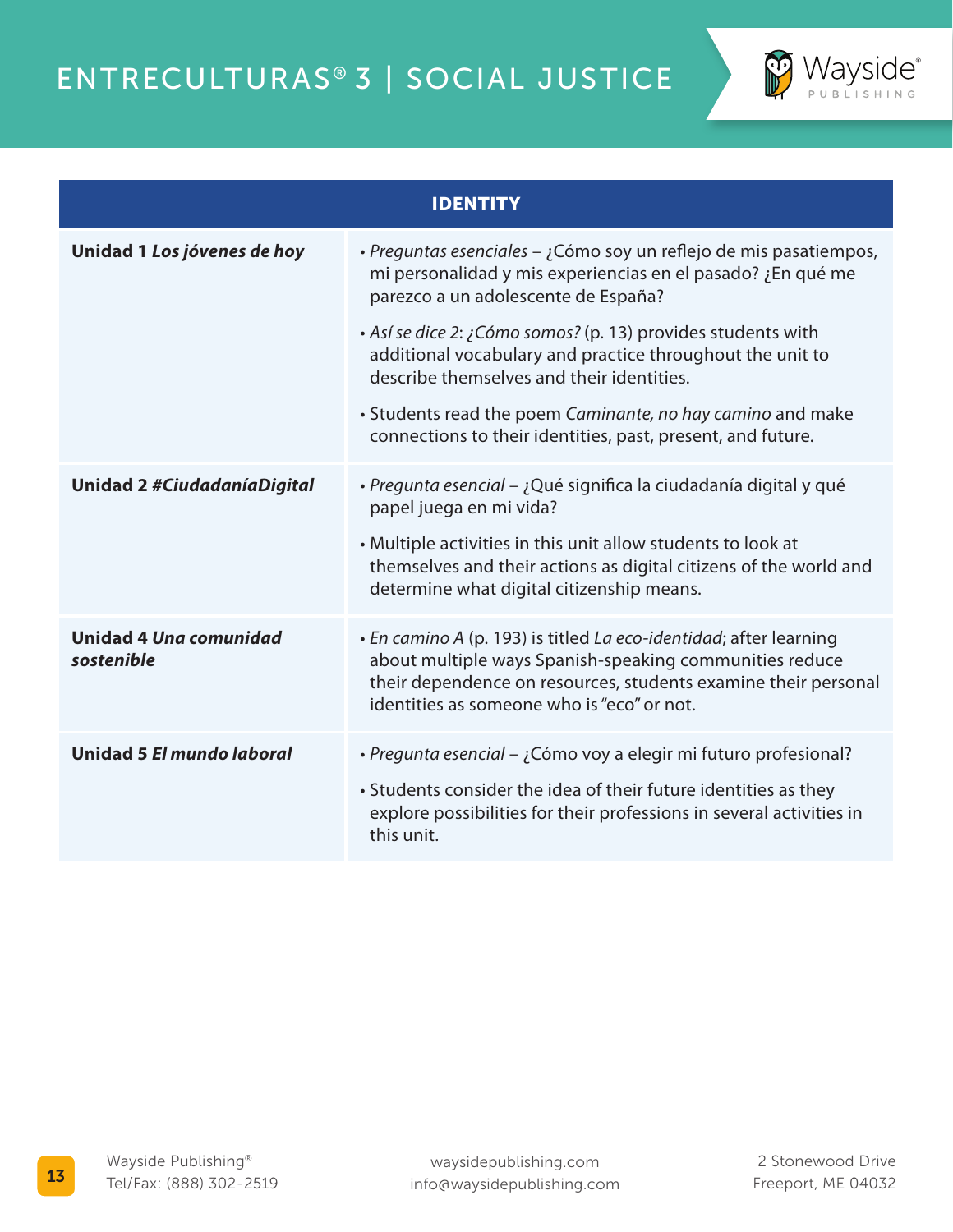

| <b>DIVERSITY</b>                            |                                                                                                                                                                                                                                                                                                                                                                                                                                |
|---------------------------------------------|--------------------------------------------------------------------------------------------------------------------------------------------------------------------------------------------------------------------------------------------------------------------------------------------------------------------------------------------------------------------------------------------------------------------------------|
| Unidad 1 Los jóvenes de hoy                 | · Pregunta esencial – ¿En qué me parezco a un adolescente de<br>España?<br>• Enfoque cultural (p. 16) highlights Spain as a plurilingual country<br>and allows students to compare to their country and discuss<br>advantages and disadvantages.<br>. In Vive entre culturas (pp. 52-53), students prepare themselves for<br>the selection process of la Ruta BBVA, a cultural exchange program.                               |
|                                             |                                                                                                                                                                                                                                                                                                                                                                                                                                |
| <b>Unidad 2 #CiudadaníaDigital</b>          | • Students examine various authentic resources to determine<br>how other teens in Chile use technology and social media and<br>compare the advantages and disadvantages to their own use.                                                                                                                                                                                                                                      |
| Unidad 3 Una vida sana y<br>equilibrada     | • Many activities in this unit allow students to learn about<br>mealtime etiquette in Spanish-speaking countries and compare<br>to respectfully engage in public and private settings.<br>• Enfoque cultural (p. 128) describes the practice of eating las<br>hormigas culonas in Colombia and allows students to examine<br>a food or dish from their families or communities that could be<br>considered peculiar by others. |
| <b>Unidad 4 Una comunidad</b><br>sostenible | · Pregunta esencial - ¿Qué valores del mundo hispanohablante<br>favorecen la creación de comunidades sostenibles?<br>• Throughout the unit, students are presented with multiple<br>resources highlighting different ways Spanish-speaking<br>communities conserve resources. They are given opportunities<br>to consider their own use of resources, and then compare and<br>contrast with target cultures.                   |
| Unidad 5 El mundo laboral                   | • Enfoque cultural (p. 241) closely examines when teenagers and<br>young adults typically begin working in Spanish-speaking<br>countries, as compared to in the U.S. Students are asked to consider<br>the advantages and disadvantages of each culture's practice.                                                                                                                                                            |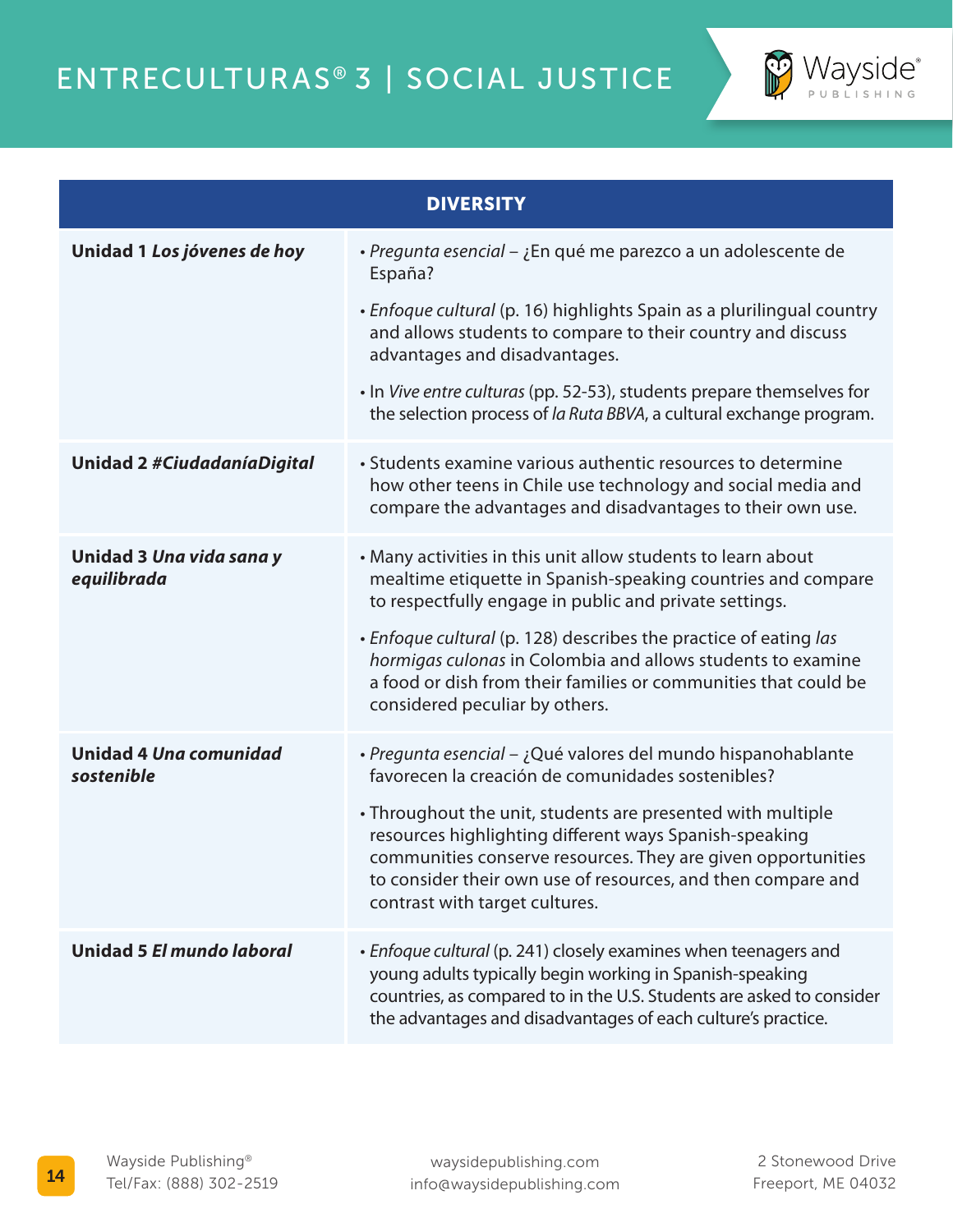

| <b>JUSTICE</b>                       |                                                                                                                                                                                                                                                                                                                                                                                                                                                                                   |  |
|--------------------------------------|-----------------------------------------------------------------------------------------------------------------------------------------------------------------------------------------------------------------------------------------------------------------------------------------------------------------------------------------------------------------------------------------------------------------------------------------------------------------------------------|--|
| Unidad 1 Los jóvenes de hoy          | • Actividad 11, Paso 2 (p. 33) challenges students to discuss the<br>immigration topics of integration and solidarity, allowing for<br>opportunities to discuss systemic barriers and bias.                                                                                                                                                                                                                                                                                       |  |
| Unidad 2 #CiudadaníaDigital          | • Actividad 5 (pp. 78-79) asks students to consider how to<br>determine if information found on the internet is reliable; this<br>skill can be used as the base of a larger discussion about how<br>disinformation can perpetuate stereotypes and prejudices.<br>• Actividad 9 (pp. 94-98) is based on UNICEF and UN campaigns<br>and guides students to examine the unfairness of social<br>exclusion and the power and privilege that celebrities can enact<br>to bring change. |  |
| Unidad 4 Una comunidad<br>sostenible | • Vive entre culturas (pp. 216-217) asks students to select from<br>among four projects to adapt and implement into their own<br>communities; two of the options focus on community gardens<br>for children in a group home setting and preventing food waste.<br>These topics focus on social justice in terms of equity of access<br>to nutritious food and produce, which tends to affect socially<br>and economically disadvantaged people the most.                          |  |
| Unidad 6 Un mundo solidario          | · Preguntas esenciales – ¿Por qué debo conocer mis derechos y<br>obligaciones en mi entorno diario? ¿Cuál es mi responsabilidad<br>para ayudar a prevenir la discriminación de grupos desfavorecidos<br>en mi país y en el extranjero? ¿Qué programas humanitarios<br>podemos implementar para promover un mundo solidario?                                                                                                                                                       |  |
|                                      | • The main focus of this unit is social justice and how students<br>can learn to promote equality, rights, responsibilities, and<br>obligations while working to reduce bias, unfairness, and<br>injustice. The themes of family, friends, school, community,<br>solidarity, human rights, homelessness, and immigration are<br>addressed, among others.                                                                                                                          |  |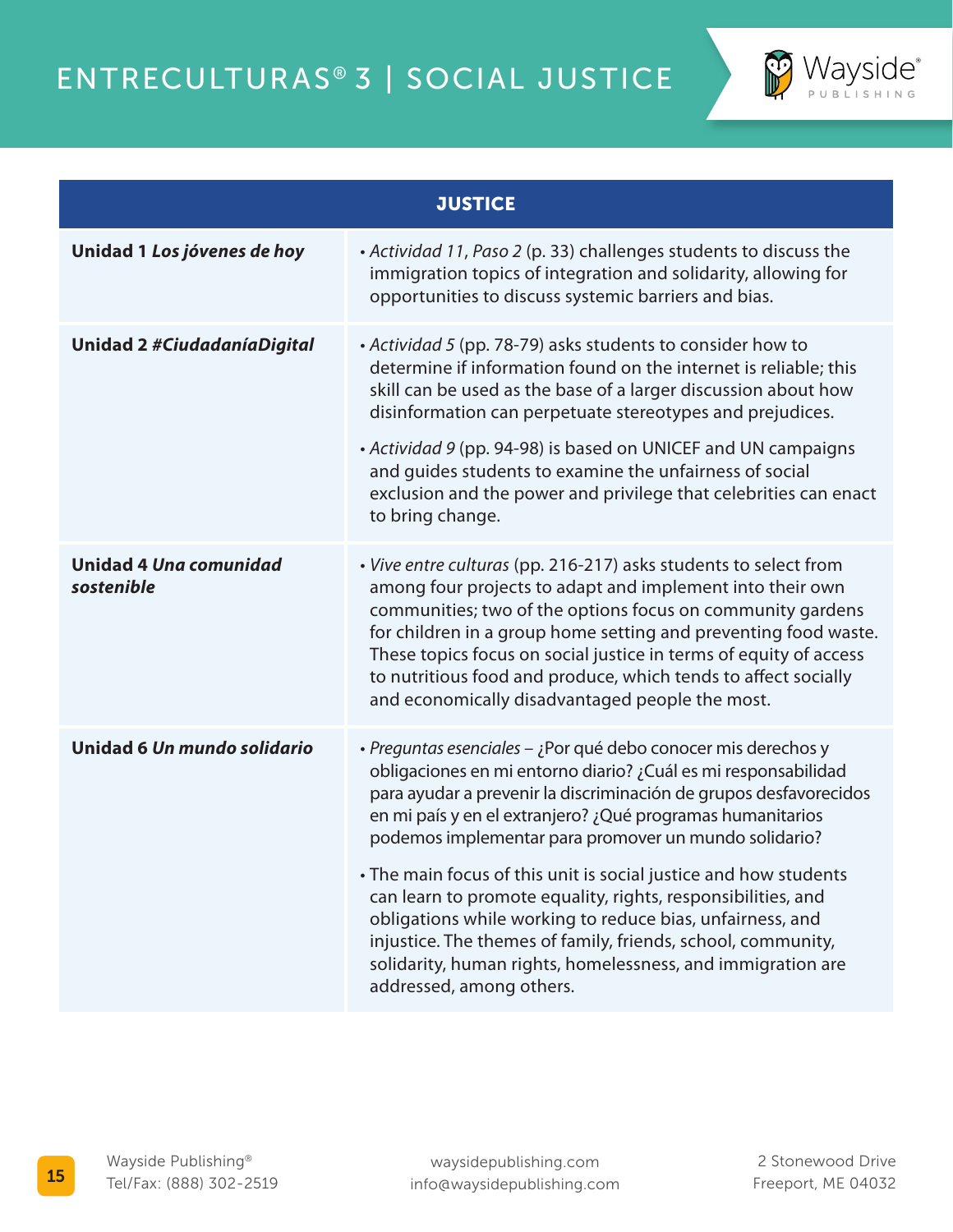

| <b>ACTION</b>                               |                                                                                                                                                                                                                                                                                                                                                                                                                                                                                        |  |
|---------------------------------------------|----------------------------------------------------------------------------------------------------------------------------------------------------------------------------------------------------------------------------------------------------------------------------------------------------------------------------------------------------------------------------------------------------------------------------------------------------------------------------------------|--|
| Unidad 1 Los jóvenes de hoy                 | · Pregunta esencial – ¿Cómo puedo crear un mundo mejor usando<br>principios éticos?<br>· Estrategias para la comunicación intercultural (p. 33) and<br>accompanying video in Explorer® provide students with several<br>useful strategies to employ as they build their intercultural<br>competence.                                                                                                                                                                                   |  |
| <b>Unidad 2 #CiudadaníaDigital</b>          | · Pregunta esencial – ¿Cómo puedo promover el uso de las redes<br>sociales e internet para mejorar mi comunidad?<br>. In En camino A, Paso 3 (p. 87), students identify what they can<br>improve upon as digital citizens, which could include speaking up<br>when they see disinformation and taking a stand against bias.                                                                                                                                                            |  |
| Unidad 3 Una vida sana y<br>equilibrada     | · Preguntas esenciales – ¿Cómo puedo incorporar algunos hábitos<br>saludables del mundo hispanohablante en mi comunidad? ¿Cómo<br>puedo contribuir al bienestar de la comunidad local y global?                                                                                                                                                                                                                                                                                        |  |
| <b>Unidad 4 Una comunidad</b><br>sostenible | · Pregunta esencial – ¿Qué debemos hacer para crear una<br>comunidad sostenible?                                                                                                                                                                                                                                                                                                                                                                                                       |  |
| Unidad 6 Un mundo solidario                 | · Meta de la unidad - Ilustrar cómo se podrían promover valores<br>humanitarios y de ese modo mejorar la comunidad global.<br>• The main focus of this unit is social justice and how students<br>can learn to promote equality, rights, responsibilities, and<br>obligations while working to reduce bias, unfairness, and<br>injustice. The themes of family, friends, school, community,<br>solidarity, human rights, homelessness, and immigration are<br>addressed, among others. |  |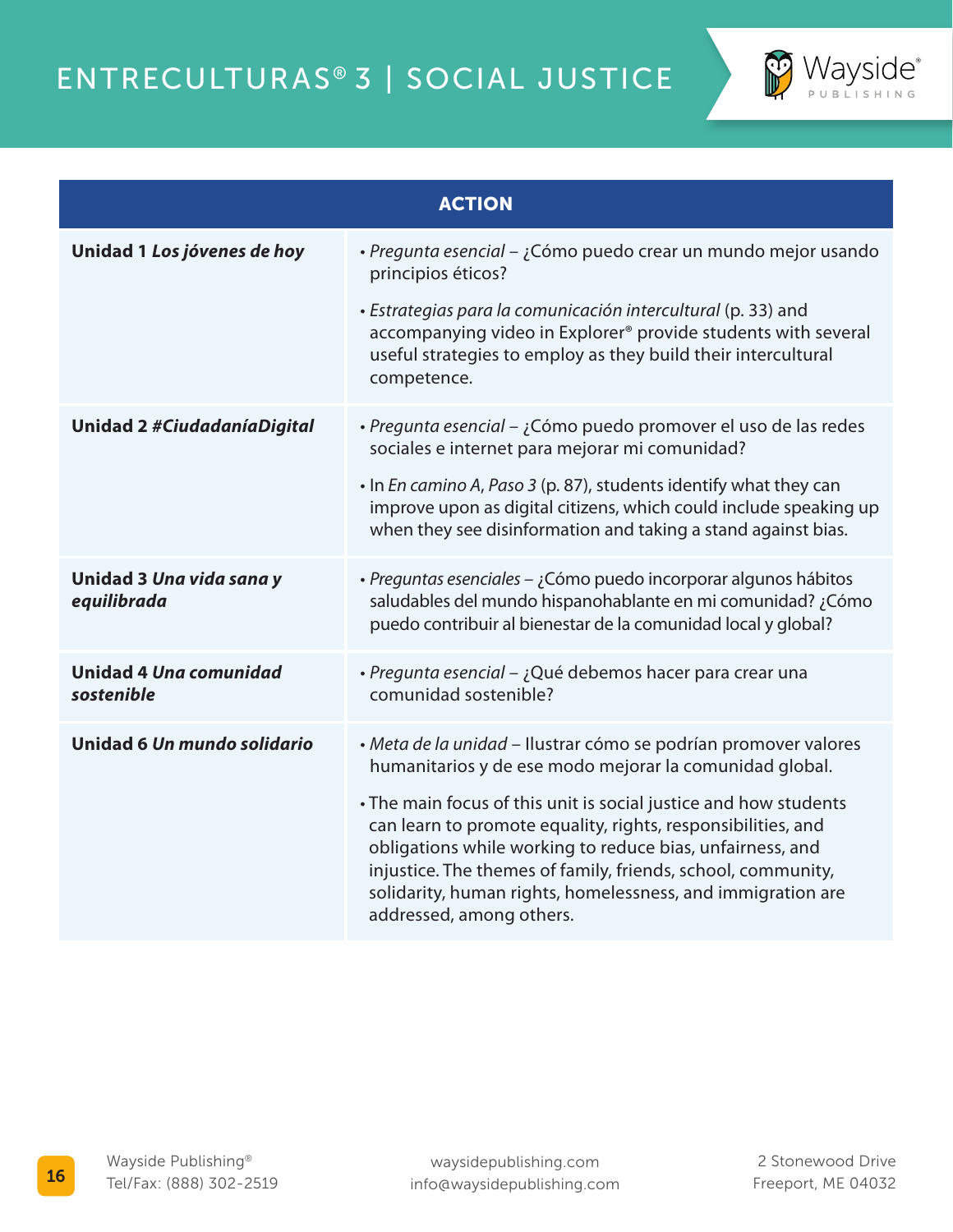

| <b>IDENTITY</b>                 |                                                                                                                                                                                                                                                                                                                                                           |  |
|---------------------------------|-----------------------------------------------------------------------------------------------------------------------------------------------------------------------------------------------------------------------------------------------------------------------------------------------------------------------------------------------------------|--|
| Unidad 1 La vida actual         | • Multiple activities allow students to examine their own<br>identities through the lens of what they look for in a friend.<br>• Students read and analyze the poem A Julia de Burgos and then<br>create a dialog between their interior and exterior selves (pp.<br>$18-19$ ).                                                                           |  |
| <b>Unidad 2 La creatividad</b>  | · Pregunta esencial – ¿Cómo refleja el diseño una identidad cultural?<br>• Actividad 1 (pp. 64-67), students study different forms of artistic<br>expression to examine their identities.                                                                                                                                                                 |  |
| <b>Unidad 3 Las identidades</b> | · Preguntas esenciales - ¿Qué elementos conforman nuestra<br>identidad? ¿Cómo contribuyen la lengua y las tradiciones a<br>formar una identidad cultural?<br>• All activities in this unit deal with examining diverse identities<br>through the lens of historical figures or cultural identity and via<br>multiple sources with different perspectives. |  |
| Unidad 4 La comunidad           | • Pregunta esencial – ¿Cómo son los ciudadanos globales?<br>• Actividad 1 (pp. 176-178), students discuss the implications of<br>being a citizen at the local and global levels, and how that might<br>affect one's identity.                                                                                                                             |  |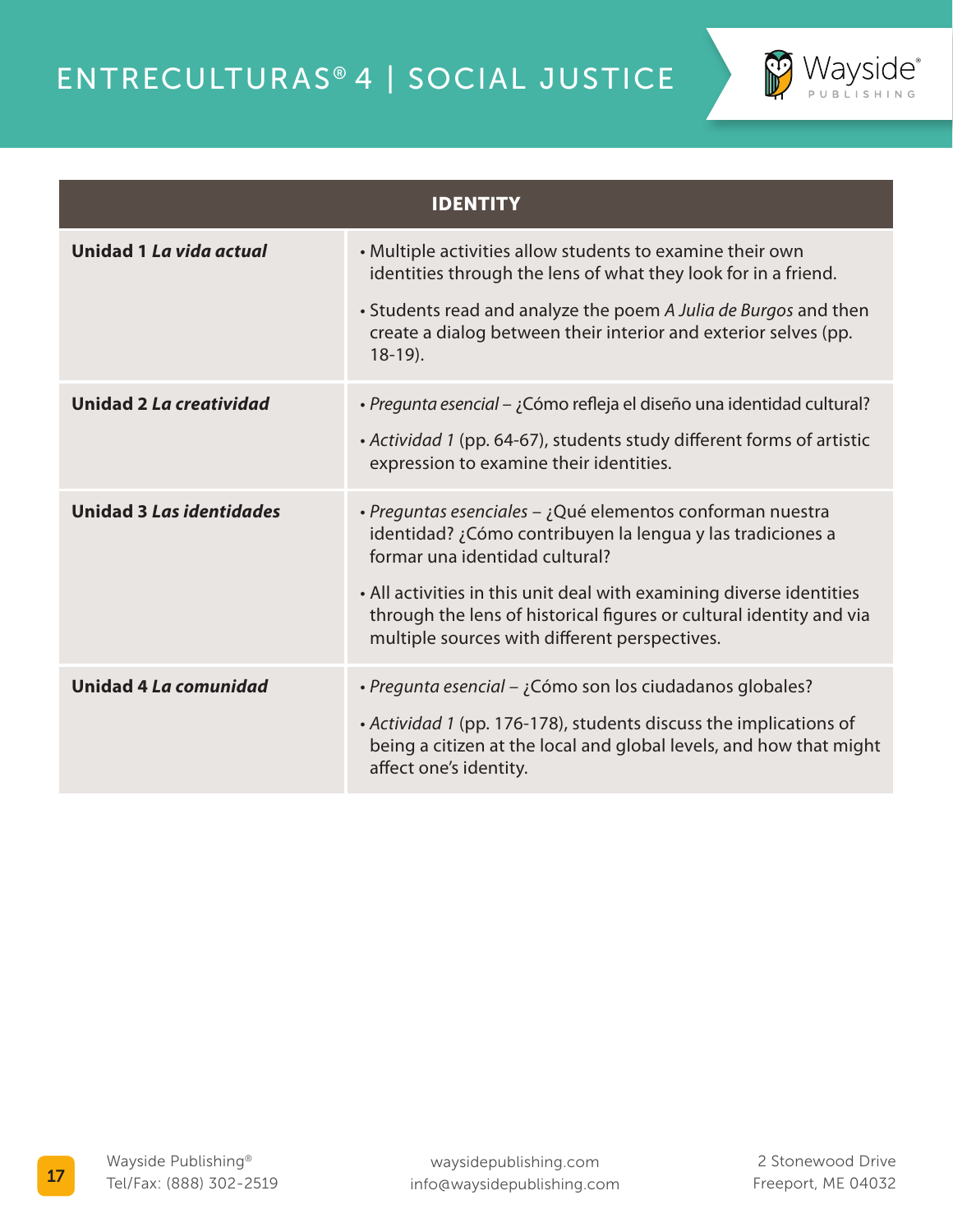

| <b>DIVERSITY</b>                |                                                                                                                                                                                                                                                                                                                                                                                                                                                                                                                                                        |  |
|---------------------------------|--------------------------------------------------------------------------------------------------------------------------------------------------------------------------------------------------------------------------------------------------------------------------------------------------------------------------------------------------------------------------------------------------------------------------------------------------------------------------------------------------------------------------------------------------------|--|
| Unidad 1 La vida actual         | · Preguntas esenciales - ¿Cuál es la diferencia entre ser viajero<br>o turista? Como turista, ¿cómo se puede experimentar la vida<br>cotidiana de otro país?                                                                                                                                                                                                                                                                                                                                                                                           |  |
|                                 | · In Reflexión intercultural (p. 24), students compare their<br>experiences communicating via instant messenger with<br>examples of some Spanish-speaking families.                                                                                                                                                                                                                                                                                                                                                                                    |  |
|                                 | . In Reflexión intercultural (p. 39), students explain how they show<br>respect towards other cultures when consuming food and drink<br>from those cultures.                                                                                                                                                                                                                                                                                                                                                                                           |  |
| <b>Unidad 2 La creatividad</b>  | · Pregunta esencial - ¿Cómo impacta la globalización nuestra<br>vestimenta?<br>• The movie trailer for La Playa D.C., available in Explorer <sup>®</sup> ,<br>highlights the many artistic forms and ways in which cultural<br>identity can manifest itself, including hairstyles and music.<br>· Images from four indigenous groups, accompanied by<br>informative text (p. 89), explain the history behind the different<br>patterns and designs woven into the clothing. Students discuss<br>these examples, identifying how climate and geography. |  |
| <b>Unidad 3 Las identidades</b> | • All activities in this unit deal with examining diverse identities<br>through the lens of historical figures or cultural identity and via<br>multiple sources with different perspectives.                                                                                                                                                                                                                                                                                                                                                           |  |
| <b>Unidad 4 Las comunidades</b> | · Pregunta esencial - ¿Cómo son los ciudadanos globales?                                                                                                                                                                                                                                                                                                                                                                                                                                                                                               |  |
| Unidad 5 Los desafíos globales  | · In Pregunta esencial 3 (pp. 248-272), data is given to help<br>students understand why people choose to migrate, and some<br>of the experiences that immigrants and refugees go through on<br>their journeys.                                                                                                                                                                                                                                                                                                                                        |  |

2 Stonewood Drive Freeport, ME 04032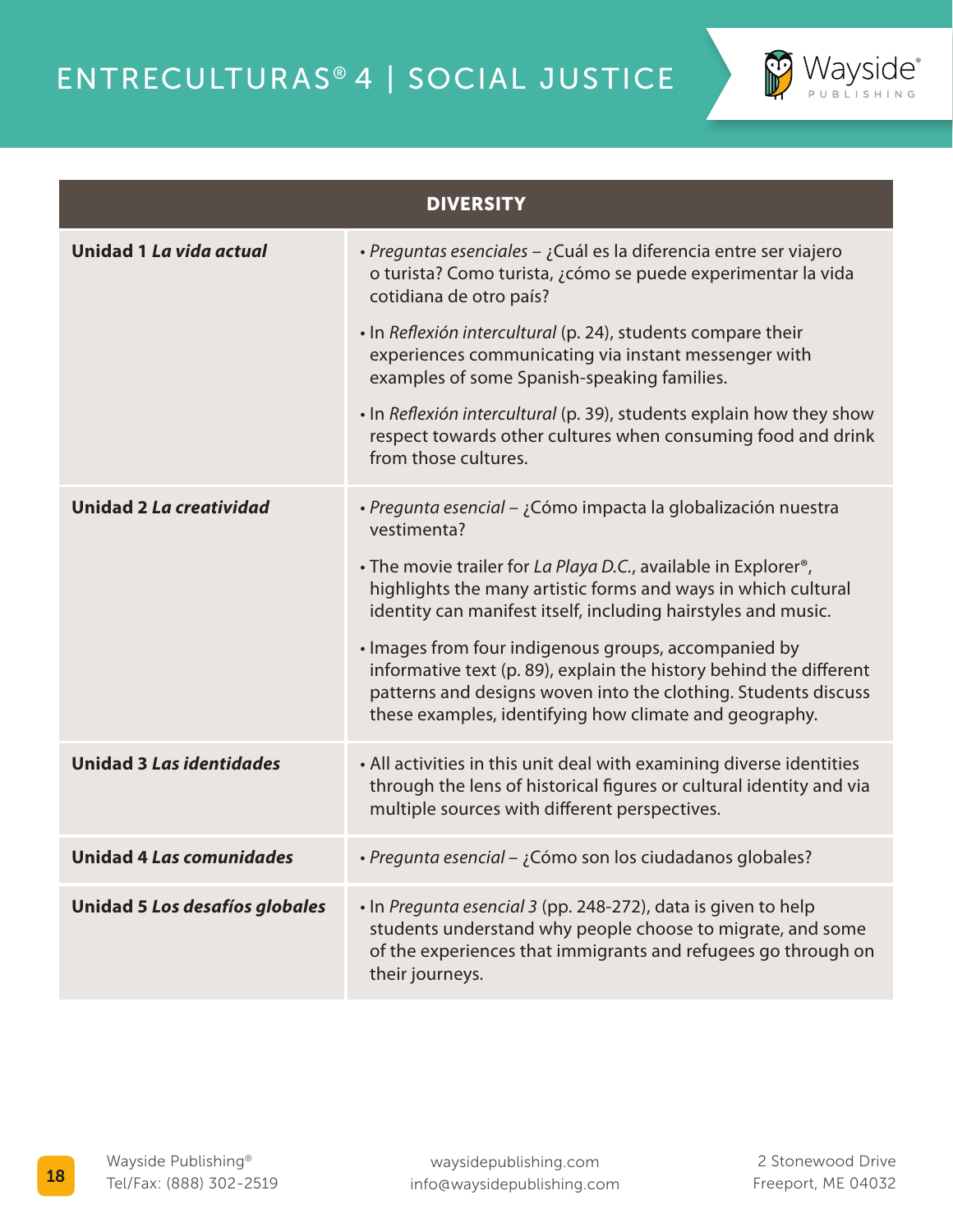

- **Unidad 6** *El bienestar Pregunta esencial* ¿Cómo coexisten las prácticas de la medicina tradicional y la moderna?
	- In *Pregunta esencial 1* (pp. 280-290), students compare and contrast the use of traditional medicine and healing practices still in use by many indigenous groups in Spanish-speaking countries with modern medicine and healing practices. They also consider the area in which the two overlap, and if there is tension or cooperation between the two camps, thinking about how the two can complement one another.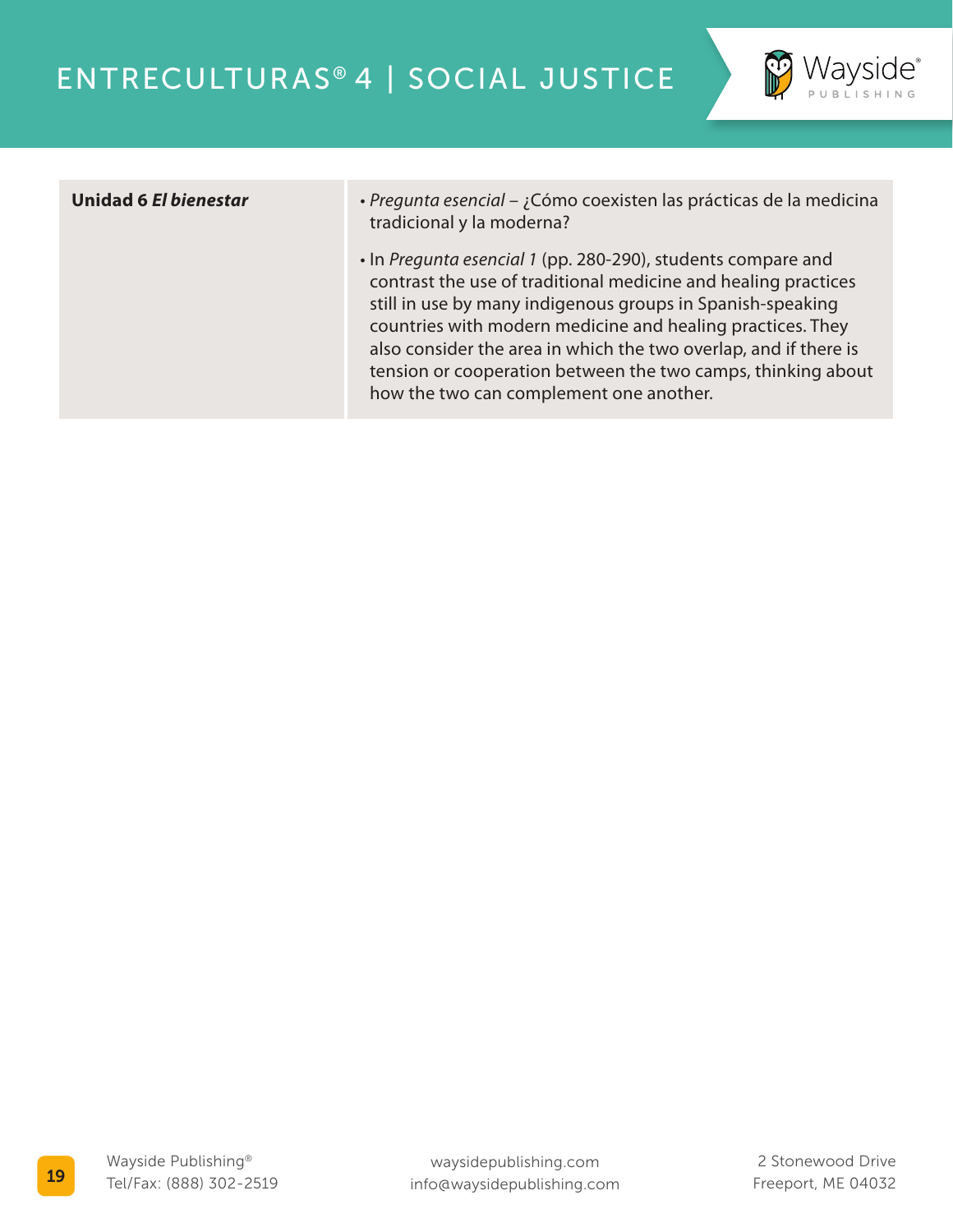

| <b>JUSTICE</b>                  |                                                                                                                                                                                                                                                                                                                                                                                                                                                                                                                                                                    |  |
|---------------------------------|--------------------------------------------------------------------------------------------------------------------------------------------------------------------------------------------------------------------------------------------------------------------------------------------------------------------------------------------------------------------------------------------------------------------------------------------------------------------------------------------------------------------------------------------------------------------|--|
| <b>Unidad 2 La creatividad</b>  | • Actividad 2 (pp. 68-71), students learn about the history of<br>armed conflict in Colombia and how street art has assisted<br>in spreading the message of peace since the agreement was<br>signed in 2017. Social justice discussion themes can include<br>who is responsible for promoting peace after an armed conflict<br>is over and how the arts can play a role in identifying injustice.                                                                                                                                                                  |  |
| <b>Unidad 3 Las identidades</b> | . In Reflexión intercultural (p. 130), students explain why the three<br>figures studied were influential in their cultures, citing evidence<br>provided that they broke barriers created by stereotypes and/or<br>sought to implement reforms and end injustices.<br>· Actividad 6, (pp. 139-140), students learn about Rigoberta<br>Menchu and her fight for human rights for indigenous peoples<br>in Guatemala. Teachers can guide students in class discussions<br>about other marginalized groups suffering human rights<br>violations throughout the world. |  |
| <b>Unidad 4 Las comunidades</b> | · Preguntas esenciales – ¿Cómo podemos aportar al bienestar de<br>las comunidades? ¿Cuáles son las barreras a la educación?<br>• All activities in this unit address injustice, unfairness, or social<br>harm that can be rectified with local and global action.<br>• Pregunta esencial 3 (pp. 195-209) is centered on unequal<br>access to education and graduation rates in Spanish-speaking<br>countries based on factors such as socioeconomic status,<br>migrant family status, disability, and urbanization.                                                |  |
| Unidad 5 Los desafíos globales  | · Pregunta esencial - ¿Qué dificultades enfrentan los migrantes y<br>refugiados?<br>• Conexión A (pp. 226-246) focuses on environmental awareness<br>and climate change, which disproportionately hurts low-<br>socioeconomic status groups. Students specifically examine<br>how migration patterns are influenced by climate change and<br>how some indigenous groups are working to protect natural<br>resources.                                                                                                                                               |  |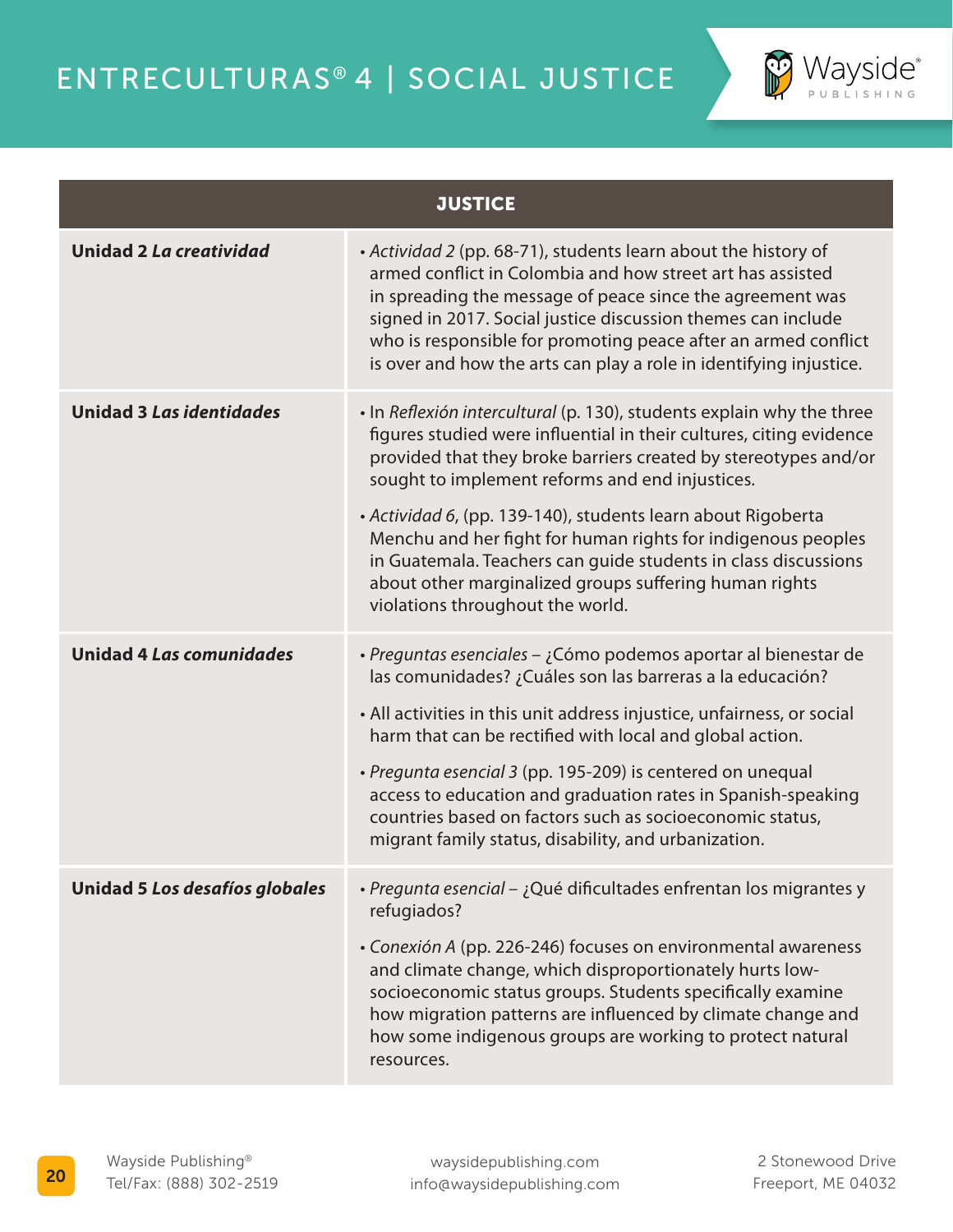

**Unidad 6** *El bienestar* • Throughout *Pregunta esencial 2* (pp. 291-300), students investigate barriers that different communities face when trying to access medicine and medical care. These barriers typically affect geographically and culturally isolated groups at a higher frequency than groups with more privilege and power.